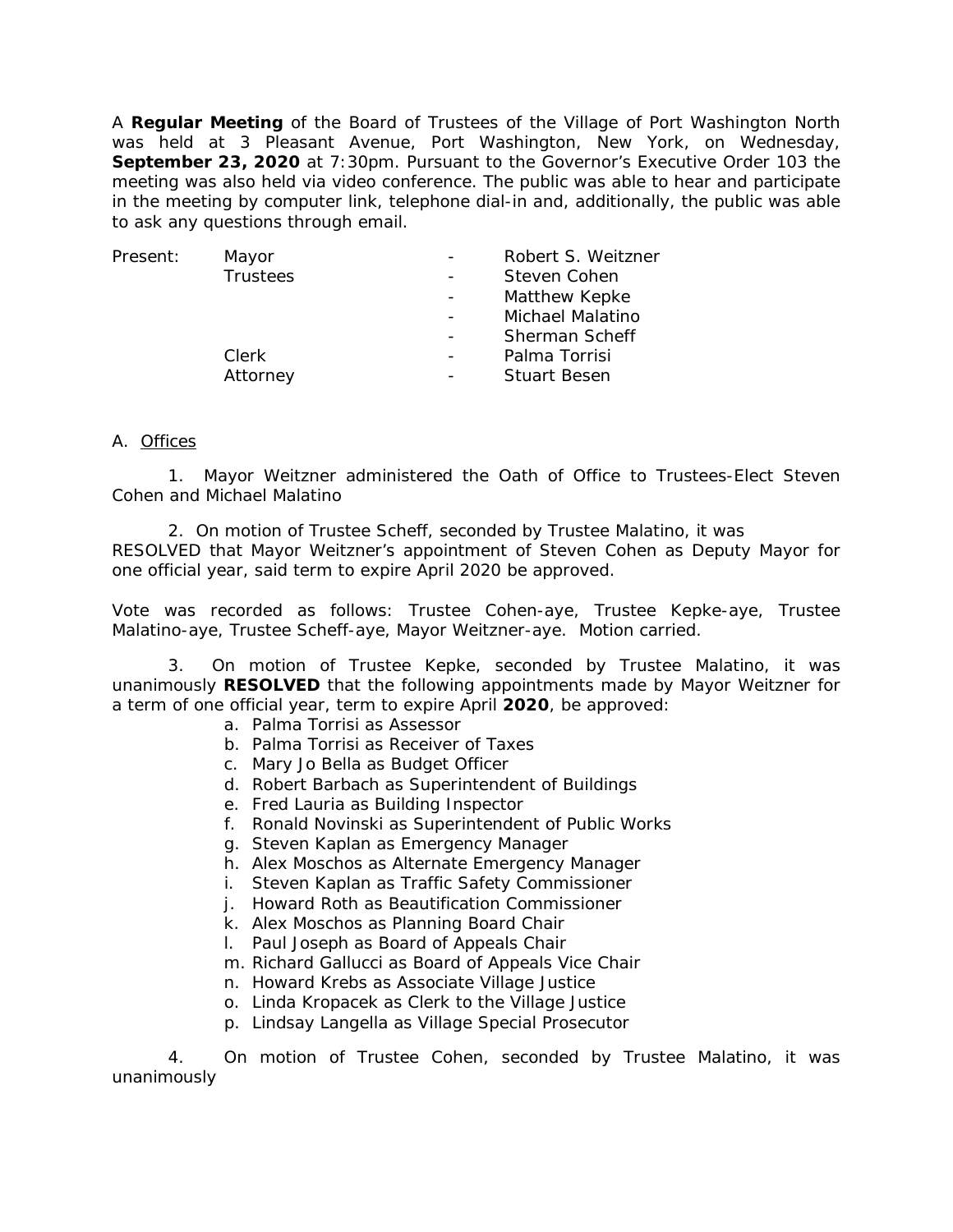RESOLVED that Mayor Weitzner's appointment of Scott Baxter for a term of seven years, term to expire April 2027, as a member of the **Planning Board** is approved; and be it further

RESOLVED that Mayor Weitzner's appointment of Nick Miscioscia for a term of five years, term to expire April 2025, as a member of the **Board of Appeals** is approved.

### B. Clerk

On motion of Trustee Malatino, seconded by Trustee Scheff, it was unanimously RESOLVED that the reading of the minutes of the meeting of the Board of Trustees of July 22, 2020 be waived and that they be and hereby are approved as prepared by Clerk Torrisi.

### C. Treasurer

1. On motion of Trustee Scheff, seconded by Trustee Kepke, it was unanimously

RESOLVED that the reading of the Abstract of Vouchers for the General Fund #225, totalling \$102,636.40 and the Trust & Agency Abstract of Vouchers #165, totalling \$3,321,50, be waived and that they be and hereby are approved as prepared by Treasurer Bella.

2. Trustee Scheff stated that he reviewed the bank statement reconciliations for August 2020.

### D. Reports

1. Public Works

On motion of Trustee Cohen, seconded by Trustee Kepke, it was RESOLVED that the Public Works Department report for the month of September 2020 be and hereby is accepted as submitted by Superintendent Novinski.

Vote was recorded as follows: Trustee Cohen-aye, Trustee Kepke-aye, Trustee Scheffaye, Mayor Weitzner-aye. Motion carried.

2. Building Department

On motion of Trustee Cohen, seconded by Trustee Scheff, it was RESOLVED that the Building Department report for August/September 2020 be and hereby is accepted as submitted by Superintendent Barbach.

Vote was recorded as follows: Trustee Cohen-aye, Trustee Kepke-aye, Trustee Scheffaye, Mayor Weitzner-aye. Motion carried.

3. Emergency Management & Traffic Safety

On motion of Trustee Kepke, seconded by Trustee Cohen, it was RESOLVED that the August 2020 report of the Emergency Manager and Traffic Safety Commissioner be accepted as presented by Steven Kaplan.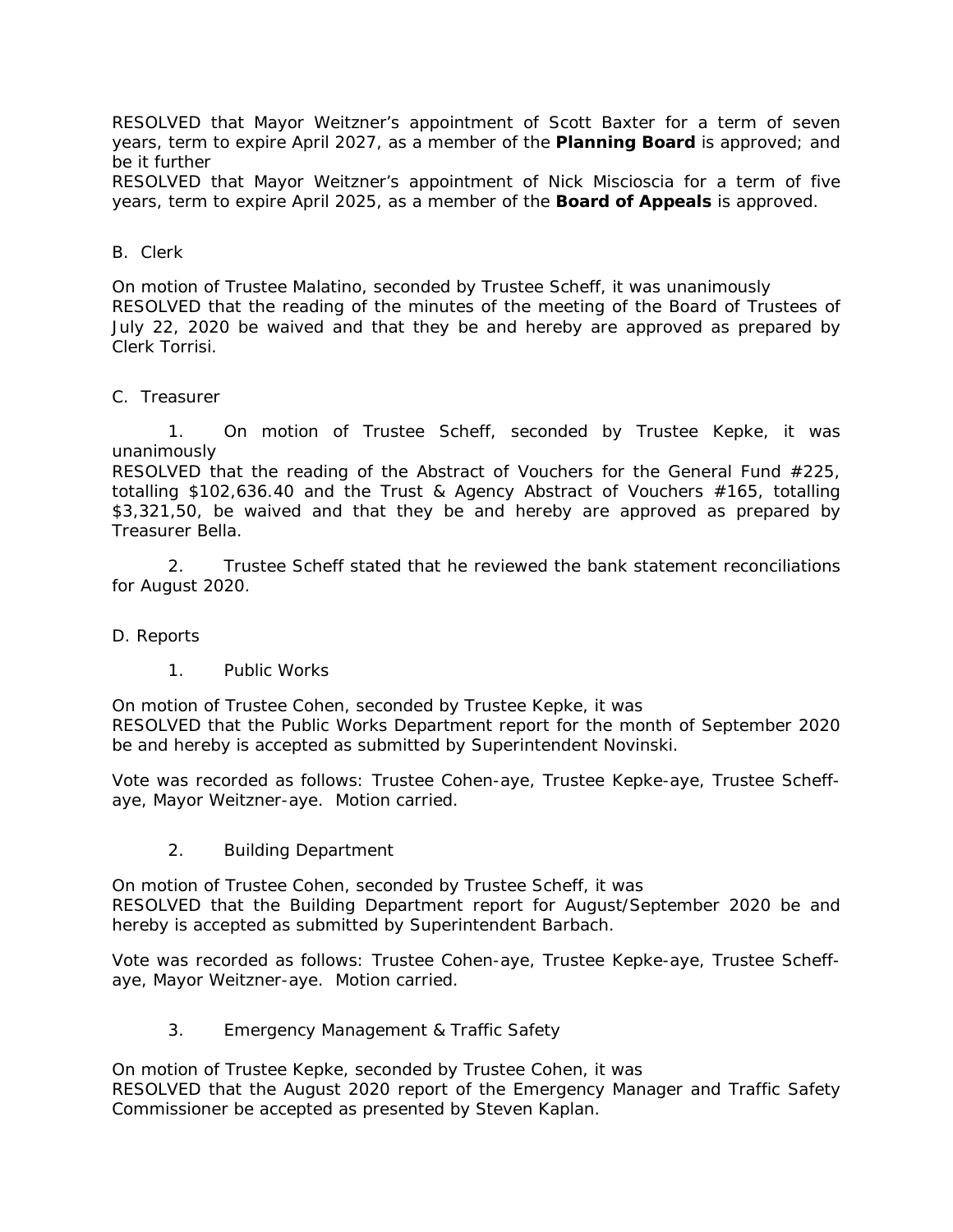Vote was recorded as follows: Trustee Cohen-aye, Trustee Kepke-aye, Trustee Scheffaye, Mayor Weitzner-aye. Motion carried.

4. Beautification Commission

Commissioner Roth reported that the steps from Stop & Shop to the park level have been built and are awaiting signage and railing. On motion of Trustee Scheff, seconded by Trustee Cohen, it was

RESOLVED that the August 2020 report of the Beautification Commission be accepted as presented by Howard Roth.

Vote was recorded as follows: Trustee Cohen-aye, Trustee Kepke-aye, Trustee Scheffaye, Mayor Weitzner-aye. Motion carried.

5. Justice Court

Associate Justice Krebs gave the Justice Court report for the month of July 2020, including a recognition of Village Prosecutor Alan Nelson upon his departure.

On motion of Trustee Kepke, seconded by Trustee Scheff, it was RESOLVED that the Justice Court report be accepted as presented by Associate Justice Howard Krebs.

Vote was recorded as follows: Trustee Cohen-aye, Trustee Kepke-aye, Trustee Scheffaye, Mayor Weitzner-aye. Motion carried.

### E. Public Comment

Upon complaint by Sam Glasser that homeowners need to allow utility companies to clear trees from their lines, Mayor Weitzner stated that he and Emergency Manager Kaplan have been in dialogue with PSEG-LI about tropical storm Isaias and improving energy performance.

F. Business

### A. Snow Removal Contract

Clerk Torrisi reported that bids were received by 12:00 noon on August 28, 2020 for the Snow Plowing, Sanding and Salting of Village Streets for the 2020/21 – 2022/23 contract, with the following proposed maximum seasonal fees:

|                                       | <b>Maximum Seasonal Fee</b> |            |            |
|---------------------------------------|-----------------------------|------------|------------|
|                                       | 2020/21                     | 2021/22    | 2022/23    |
| <b>B &amp; B Maintenance Services</b> | \$200,000.                  | \$200,000. | \$200,000. |
| Dejana Industries LLC                 | 225,000.                    |            |            |
| Creative Snow by Cow Bay              | 87,500.                     | 87,500.    | 87,500.    |
| Dom's Lawnmaker Inc.                  | 200,000.                    | 200,000.   | 200,000.   |
| American Paving Inc.                  | 220,000.                    | 220,000.   | 220,000.   |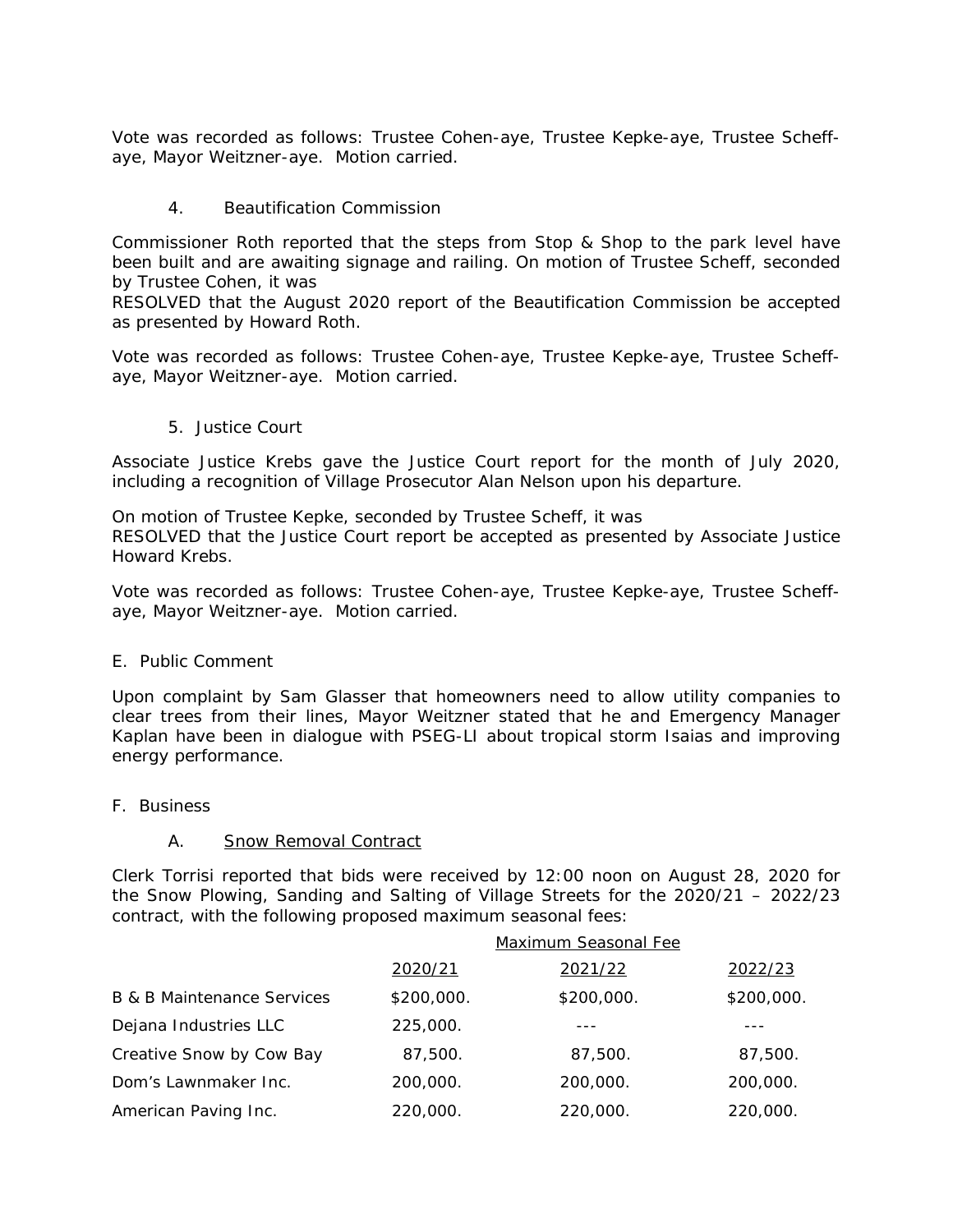Superintendent Novinski stated that Creative Snow by Cow Bay Inc. was the lowest responsible bidder. On motion of Trustee Cohen, seconded by Trustee Kepke, it was unanimously RESOLVED that the Board of Trustees finds the lack of a salt permit to be an insignificant informality on account of the Village of Port Washington intermunicipal agreement with the Town of North Hempstead whereby salt will be stored at the Town's Port Washington site; and be it further

RESOLVED that the Snow Plowing, Sanding and Salting of Village Streets 2020/2021 contract be and hereby is awarded to Creative Snow by Cow Bay Inc., as the lowest responsible bidder, in accordance with its bid submitted August 28, 2020.

Vote was recorded as follows: Trustee Cohen-aye, Trustee Kepke-aye, Trustee Scheffaye, Mayor Weitzner-aye. Motion carried.

## B. Street Light Maintenance Proposals

On motion of Trustee Kepke, seconded by Trustee Scheff, it was unanimously RESOLVED that the Village Clerk is hereby directed to solicit three written price quotes, pursuant to the purchasing policy for public works contracts, for the Street Light Maintenance 2020/2021 contract.

Vote was recorded as follows: Trustee Cohen-aye, Trustee Kepke-aye, Trustee Scheffaye, Mayor Weitzner-aye. Motion carried.

## C. Bill 1A of 2019 – Amending Economic Development B District

On motion of Trustee Kepke, seconded by Trustee Scheff, the following resolution was unanimously adopted:

WHEREAS, the Board of Trustees of the Village of Port Washington North retained Nelson & Pope, on November 20, 2019, to conduct an Environmental Assessment Study on the proposed zoning amendments to Chapter 176, Article XI of the Village of Port Washington North Village Zoning Code; and

WHEREAS, the Board of Trustees of the Village of Port Washington North on July 22, 2020 declared itself lead agency and made a determination based on the Full Environmental Assessment Form and Report, including all supplements, dated June 10, 2020, that the proposed action is desirable and in the best interest of the public and adopted a negative declaration pursuant to the State Environmental Quality Review Act and found that there would be no significant environmental impact associated with the proposed action; now, therefore, be it

RESOLVED that Bill 1A of 2019 be and hereby is adopted as Local Law 1 of 2020, subject to the determination of the Nassau County Planning Commission that said local law is designated as "local determination", to read as follows:

# **LOCAL LAW 1 of 2020**

# **ARTICLE XI**

## **Economic Development B District**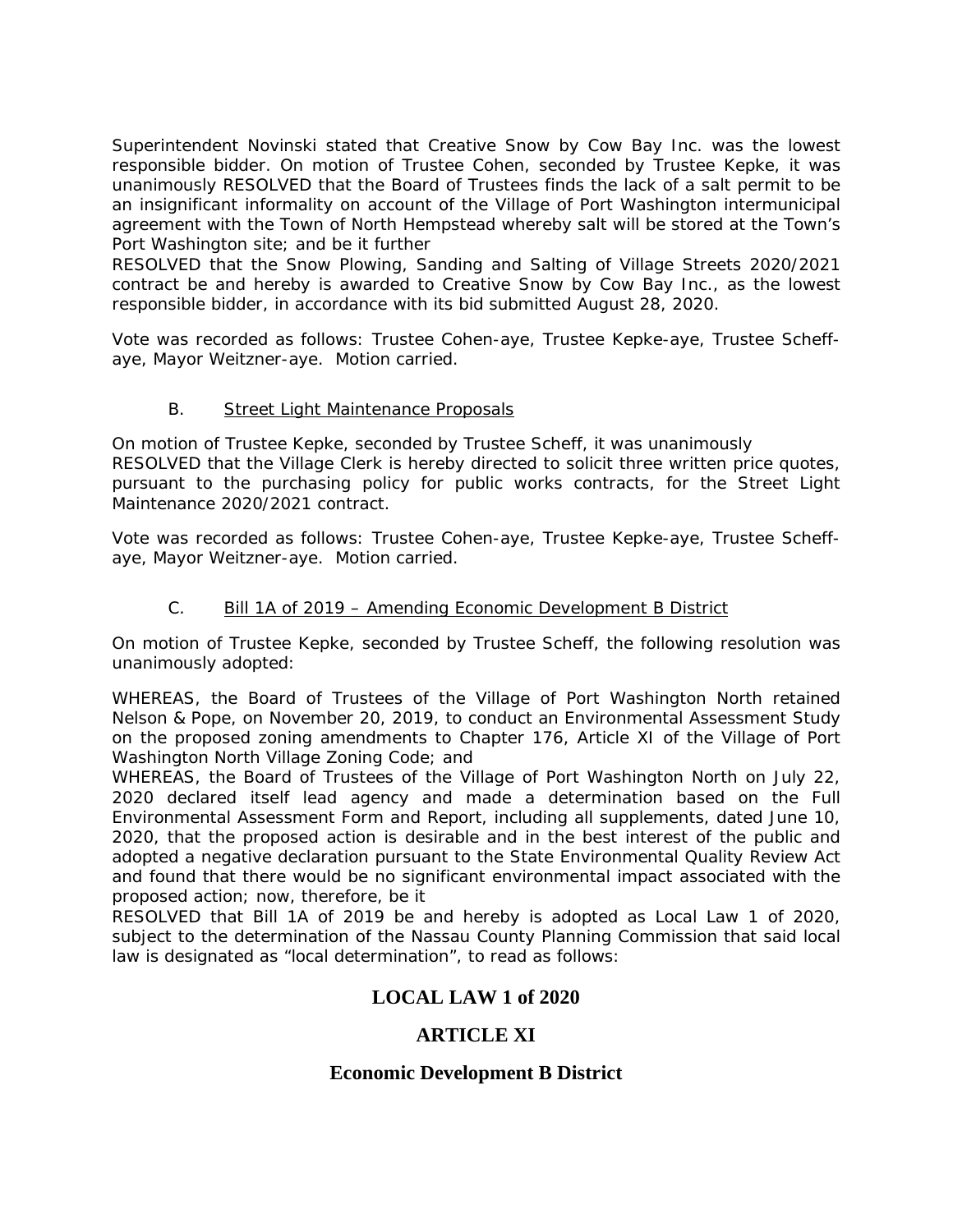§ 176-106. Purposes; Permitted Uses

B. Uses permitted. A building may be erected, altered, or used, and a lot or premises may be used, for any of the purposes set forth in this section and for no other:

(1) Offices for executive, administrative, or professional purposes;

(2) Scientific and/or research laboratories, limited to areas of research, the performance of which will have no potential detrimental impact upon the health or the environment of the Village and its residents;

(3) Assembly, fabrication, and finishing of articles of small compass and high value, such as cameras, watches, precision instruments, Electronic instruments, business machines, and the like;

(4) Storage facilities, provided there shall be no outside storage of any nature and no warehousing or storage of building materials or other heavy products;

(5) Telephone exchanges and other similar public utility facilities;

(6) Facilities for organizations which provide fire protection and ambulance services to the Village and the residents;

(7) Establishments for printing, book binding, lithographing, and similar reproduction processes;

(8) Libraries, educational, and cultural centers;

(9) Food establishments serving the general public, as conditionally permitted uses when authorized by the Board of Appeals pursuant to the provisions of § 176- 149 of this chapter;

(10) Food establishments incidental to any other uses permitted within an ED-B District, as conditional uses when authorized by the Board of Appeals pursuant to the provisions of § 176-149 of this chapter;

(11) Houses of worship, when permitted as a special exception by the Board of Trustees upon proper written application therefor and after a public hearing on Published notice, in accordance with the following provisions:

(a) Such application shall show and be accompanied by appropriate documents and plans sufficient to indicate the size, location, and use of all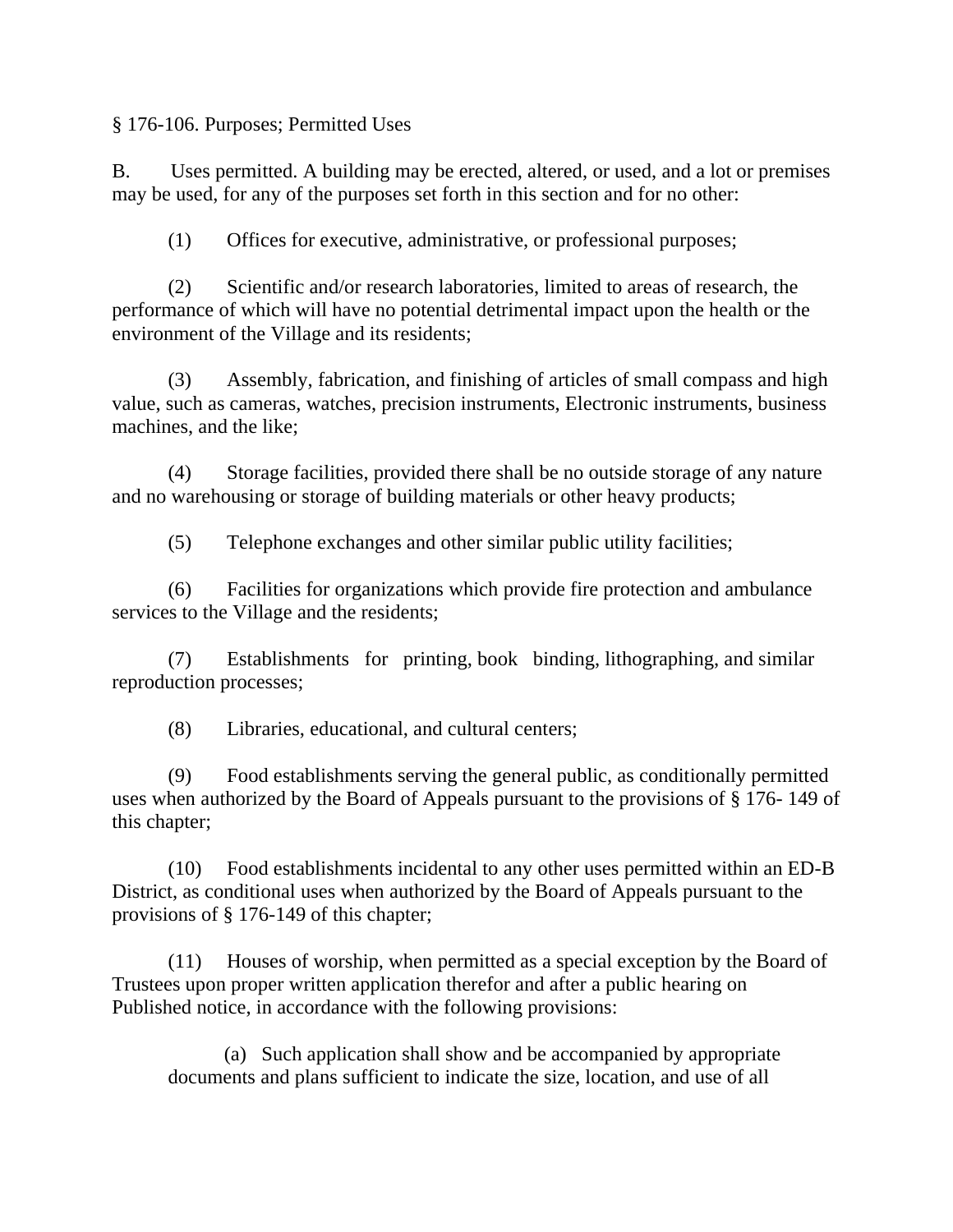buildings, facilities, and open areas, including the provisions to be made for screening, traffic flow, fencing, parking, and lighting.

(b) The Board of Trustees shall approve said application only upon finding that the proposed layout and improvements will be free of health, safety, and fire hazards; will limit the height of building and provide adequate and sufficient setbacks, screening, fencing, off-street parking, safe traffic flow, and adequate and sufficient safeguards to insure, protect, and secure the use and enjoyment of neighboring properties and the general area in which the subject premises are located, without unreasonable interference.

(c) The Board of Trustees, in approving said application, may impose such additional regulations and restrictions as it feels proper in the particular circumstances to assure the safeguards hereinabove described, and, in any event, shall require and provide that the applicant meets all of the building, site, area, yard, screening, parking and other standards set forth in this article.

(d) Such conditions and requirements shall in all cases include limitations of the number of persons who may safely occupy the premises and any part or parts thereof at one time, ways and means of reducing noise and disturbance to the neighborhood, including limitations of hours and days during which social or nonreligious functions may be conducted, and use of such structural materials and procedures and implements, equipment and appliances as shall be necessary or appropriate to safeguard against fire, health and safety hazards and panic and shall prescribe the height, location and type of fencing.

(12) Village government and Village municipal purposes, including, but not limited to, Village halls, Village clubs, the Village Department of Public Works and Village parks.

(13) Health clubs, spas, gymnasiums, physical fitness centers, physical training centers, physical therapy centers, and similar establishments.

(14) Movie and film studio which is defined as a facility that is used for the production of theatrical film making and television productions located in a soundproof structure or building.

# § 176-114 Building Height

No building shall exceed two stories or 25 feet in height except for under § 176-106(14) a movie and/or film studio may exceed the height requirement under this section but shall not exceed a height of 50 feet. The 50 foot height allowance for soundproof movie and